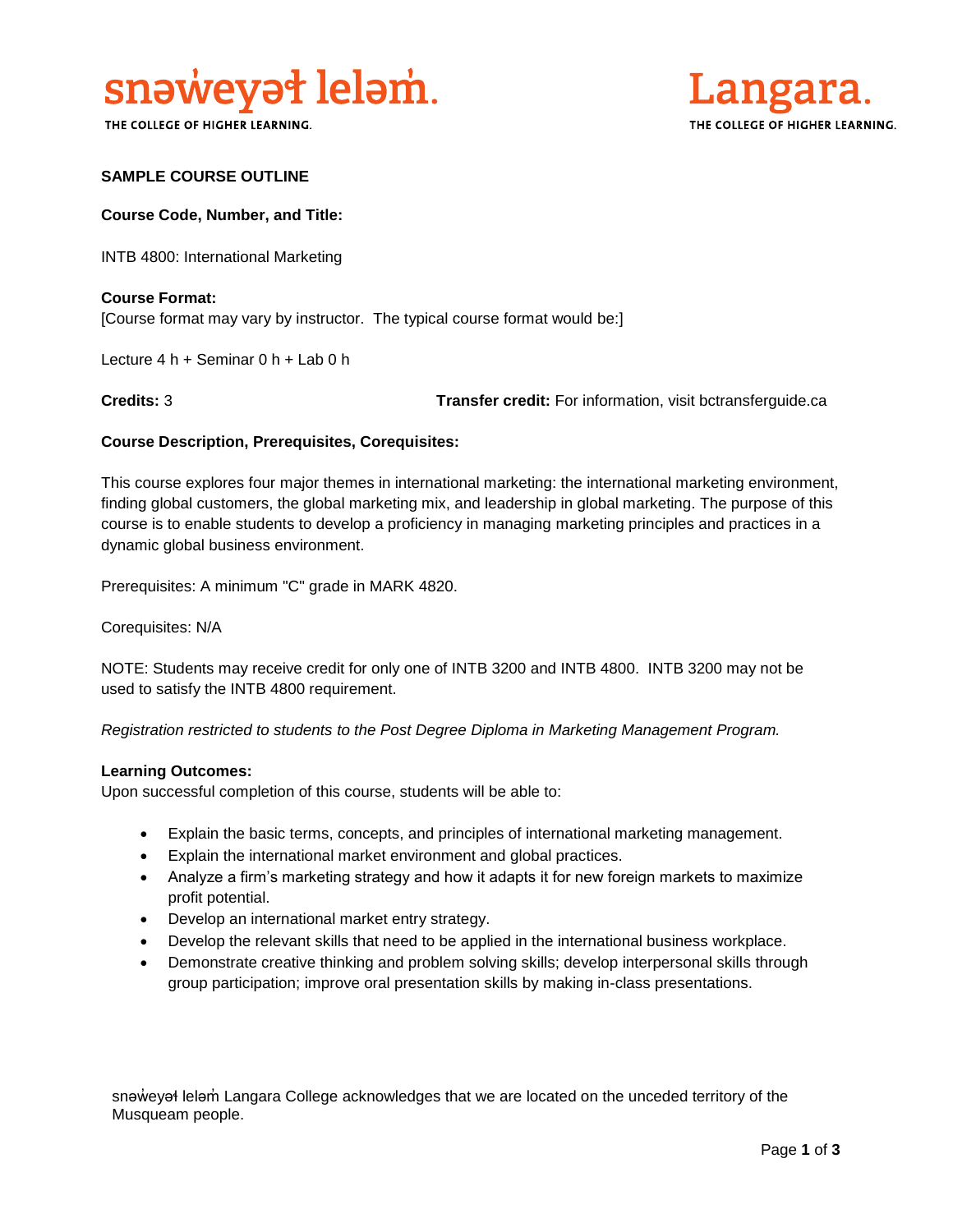

THE COLLEGE OF HIGHER LEARNING.



# **Instructor(s): TBA Office: TBA Phone: 604 323 XXXX Email: TBA**

**Office Hours: TBA** 

# **Textbook and Course Materials:**

[Textbook selection may vary by instructor. An example of texts and course materials for this course might be:}

Czinkota, Michael et al. "International Marketing", 10<sup>th</sup> edition. Nelson Education. 2013.

Note: *This course may use an electronic (online) instructional resource that is located outside of Canada*  for mandatory graded class work. You may be required to enter personal information, such as your name *and email address, to log in to this resource. This means that your personal information could be stored on servers located outside of Canada and may be accessed by U.S. authorities, subject to federal laws. Where possible, you may log in with an email pseudonym as long as you provide the pseudonym to me so I can identify you when reviewing your class work.* 

**Assessments and Weighting: Final Exam** 30% **Other Assessments %** (An example of other assessments might be:) %

Midterm Exam: 20% Assignments: 30% Project (group): 20%

Additional Information:

Number of assignments: 2 individual + 1 group project

Number and type of writing assignments: 2 individual case reports + 1 group project report

Proportion of individual and group work: Individual: 80% Group: 20%

**Grading System:** Letter grade Specific grading schemes will be detailed in each course section outline.

Passing grade: D

*This generic outline is for planning purposes only.*